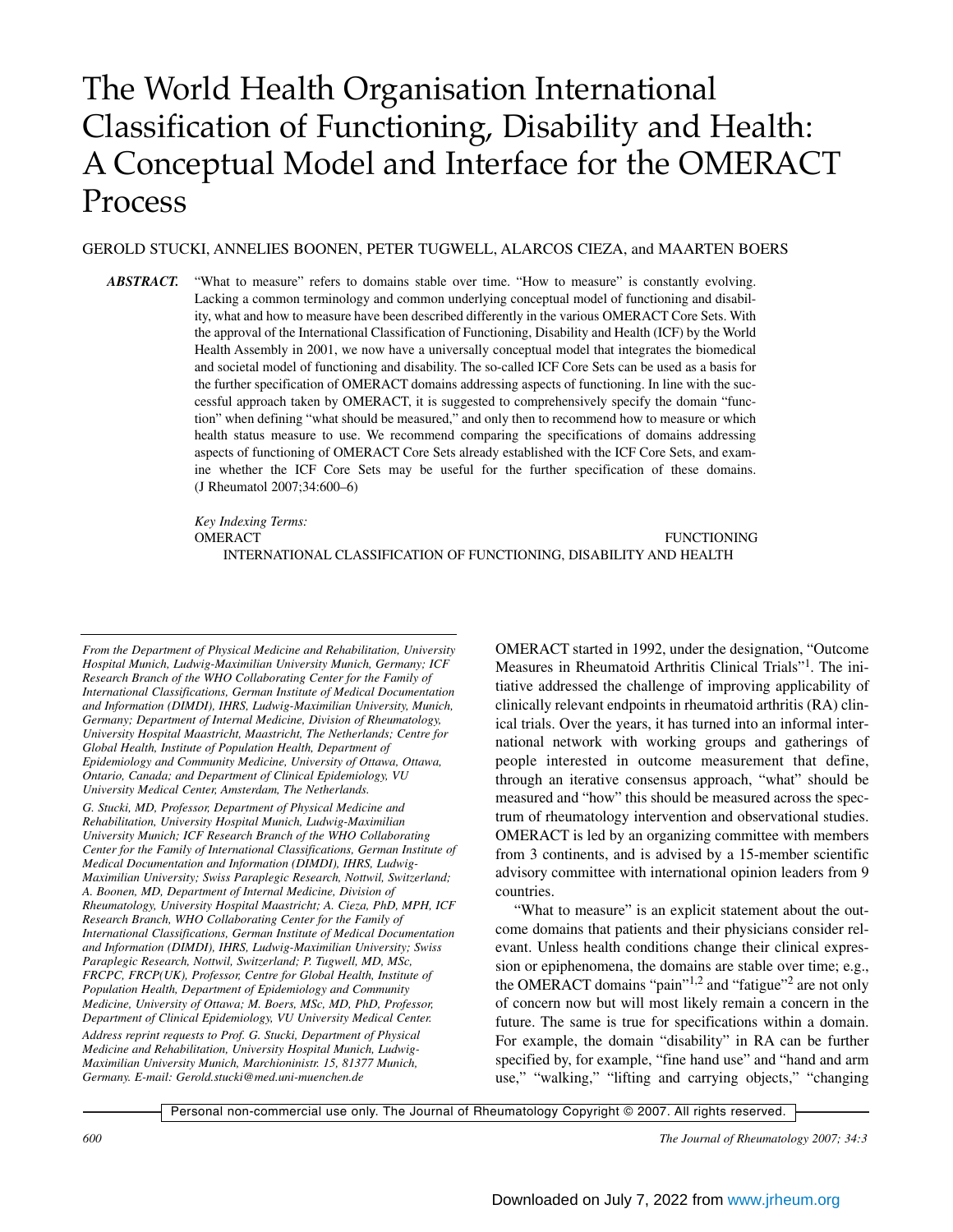basic body position," "carrying out daily routine," "using transport," and "remunerative employment"1. Similar to the domain "disability," these specifications are likely to remain relevant for patients and their healthcare providers in the future.

Different from "what to measure," the way "how to measure" is constantly evolving. Over the years since OMERACT began, we have witnessed major developments in the fields of clinical and patient-oriented outcome instruments. For example, in RA, magnetic resonance imaging is a promising technique to measure the domains "damage" and/or "inflammation," and several OMERACT meetings have addressed the application of these measurement techniques<sup>3,4</sup>. Current developments in the area of patient-reported outcomes include application of item response theory<sup>5,6</sup> and more efficient practical approaches including computer assisted technologies in the development of instruments<sup>7</sup>.

Any recommendation regarding a specific outcome instrument is likely to soon be outdated. It is a more straightforward strategy to first define "what should be measured," and only then to recommend how to measure it or which outcome instrument to use. If enough care is taken to define "what should be measured," it could form the basis for a solid and stable recommendation adhered to for many years. Based on the valid set of recommended domains to be measured, the best available measurement options can be tested and then recommended. This is indeed the approach that has been successfully applied by OMERACT.

Consensus on domains ("what to measure") has been reached for 6 musculoskeletal conditions. They include  $RA<sup>1</sup>$ , osteoarthritis  $(OA)^8$ , osteoporosis<sup>9</sup>, ankylosing spondylitis<sup>2</sup>, systemic lupus erythematosus  $(SLE)^{10}$ , and systemic sclero $sis<sup>11</sup>$ . For some of these conditions, consensus on instruments ("how to measure") has also been achieved. Ongoing initiatives include psoriatic arthritis, fibromyalgia, gout, and low back pain. In addition, a more generic core set was developed to define which measures need to be included when evaluating patient groups in longitudinal studies $12$ .

In this report we review first the general OMERACT process of selecting domains and instruments, and second, the current conceptualization and specification of OMERACT domains that address aspects of "functioning and disability." We then examine how the International Classification of Functioning, Disability and Health  $(ICF)^{13}$  may enhance the conceptualization and specification of OMERACT domains by first providing a conceptual model and taxonomy, and second, by serving as an interface between OMERACT domains and candidate instruments.

#### **Selecting domains and instruments**

*Selection of domains: "what to measure."* The selection of OMERACT domains for disease-specific OMERACT Core Sets was initially guided by the 5 D-domains, "discomfort," "disability," "dollar costs," "drug adverse events," and "death"<sup>14</sup>. This framework was intended to cover all relevant aspects of a musculoskeletal condition, ranging from the disease process to participation in the community, including, for example, work productivity. Remarkably, these initially proposed 5 "D's" seemed not to provide a generally applicable frame, and each group introduced their own list of relevant domains. Arguably with the exception of the OMERACT Core Set for longitudinal studies, no conceptual model for human functioning was used to guide the process of selecting  $domains<sup>12</sup>$ .

*Selection of instruments: "how to measure."* Candidate instruments suitable for the measurement of an OMERACT domain have to pass the so-called OMERACT filter that can be summarized with 3 words, "truth," "discrimination," and "feasibility"<sup>15</sup>. In the OMERACT process, methodological issues to appraise or develop new instruments are explored in depth by the OMERACT working groups. A research agenda on issues that need to be resolved in order to achieve consensus on domains and instruments has been formulated $16$ .

## **Current conceptualization and specification of OMERACT domains addressing aspects of "functioning and disability"**

At least one domain in all OMERACT Core Sets addresses aspects of "functioning and disability" as defined by the ICF13. Lacking a common terminology and lacking a common underlying conceptual model of functioning and disability, these domains have been described differently in the various OMERACT Core Sets. In RA the domain has been called "physical disability"1, in ankylosing spondylitis "physical function"<sup>2</sup>, in OA "physical functioning"<sup>8</sup>, in osteoporosis "quality of life"<sup>9</sup>, in SLE "health related quality of life"<sup>10</sup>, and in systemic sclerosis "function and health related quality of life $"^{11}$ .

Accordingly, it is not obvious whether these domains address the same aspects of human functioning and disability. Also, the specifications characterizing these domains have not been explicitly defined. Implicitly, the specifications are defined by the items of an instrument recommended for the measurement of the respective domain. "What to measure" is therefore left to "how to measure." This is done without taking into account that the different instruments proposed to measure the same OMERACT domain vary considerably regarding the aspects of functioning they cover $17-22$ .

#### **The ICF: a conceptual model for identification and conceptual description of OMERACT domains**

With the approval of the ICF by the World Health Assembly (WHA) in 2001, we now have a universal conceptual model and classification of functioning and disability. According to WHO, the ICF serves as a conceptual model to describe the problems in human functioning associated to a health condition. The conceptual model of the ICF integrates the biomedical and societal model of human functioning and disability.

Personal non-commercial use only. The Journal of Rheumatology Copyright @ 2007. All rights reserved.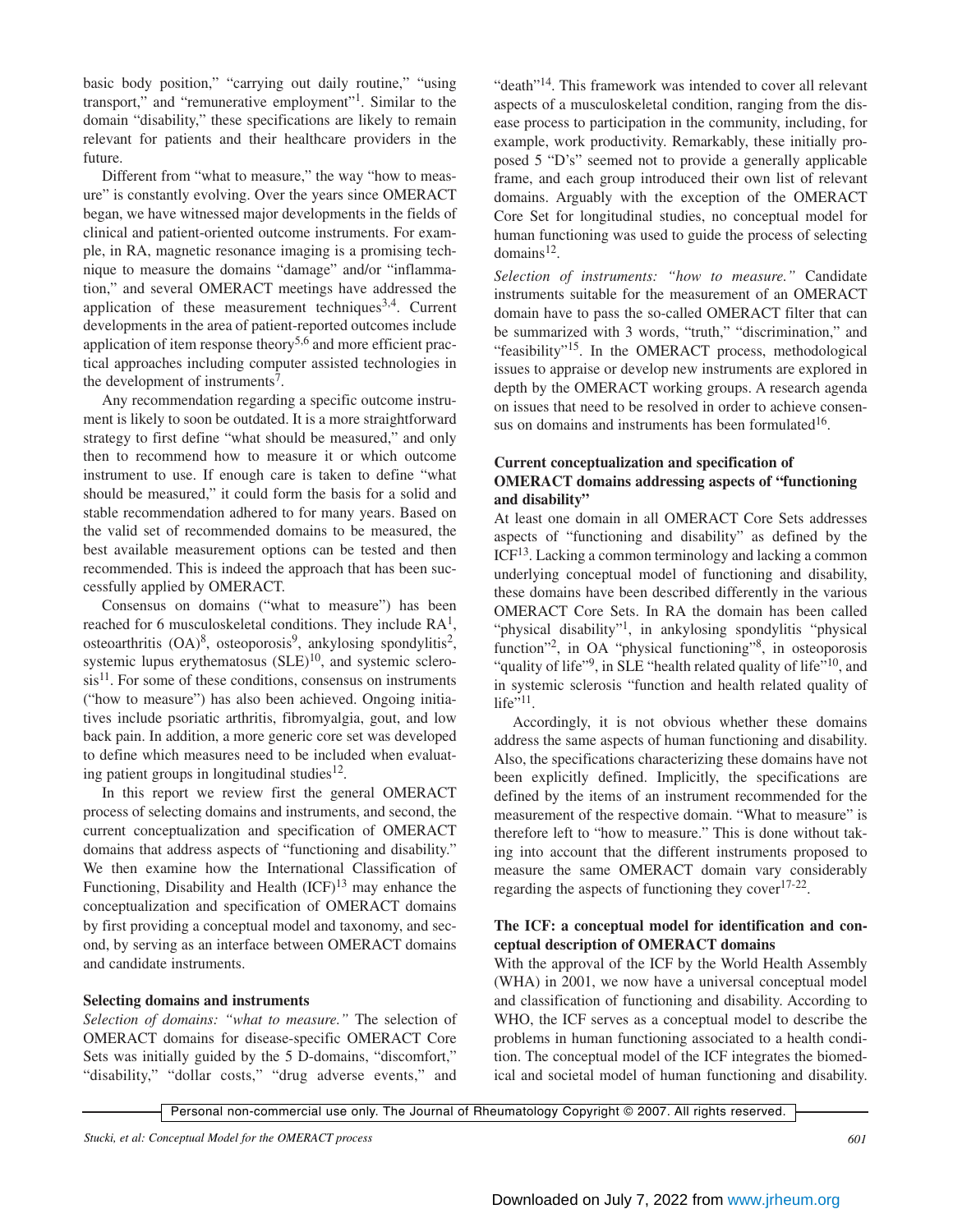Figure 1 shows the ICF model. Based on this model, functioning, with its components "Body Functions and Structures" and "Activities and Participation," is viewed in relation to the health condition under consideration, as well as personal and environmental factors. Functioning denotes the positive aspects, and disability, the negative aspects of the interaction between an individual with a health condition and the contextual factors (environmental and personal factors) of that individual. Thus, disability is an umbrella term for impairments, limitations in activities, and restrictions in participation. This distinction can help when reading the medical literature. Disability is usually the preferred term. However, from the bio-psycho-social perspective, functioning is implicitly addressed when disability is studied, and vice versa  $2^3$ .

Prior to the ICF, there were 2 major conceptual frameworks in the field of disability: the International Classification of Impairment, Disability and Handicap  $(ICIDH-1)<sup>24</sup>$  and the "functional limitation" or Nagi framework<sup>25</sup>. In contrast to the ICIDH, the Nagi framework was not accompanied by a classification.

The 2 frameworks received both positive and negative reviews and were compared extensively. They stimulated discussions of disability concepts and were used widely around the world. Building on the conceptual frameworks of the ICIDH and Nagi, the US Committee on a National Agenda for the Prevention of Disabilities developed a model emphasizing the interaction between the disabling process, quality of life, and individual risk factors<sup>26</sup>. The "Disablement Process" proposed by Verbrugge and Jette<sup>27</sup> also represents an extension of those 2 models.

The ICF addresses many of the criticisms of prior conceptual frameworks and was developed in a worldwide comprehensive consensus process over many years. It is the first model and classification that has been officially approved by the WHA. All these reasons make it likely that the ICF will become the generally accepted conceptual framework to describe a person's level of functioning and disability.

In the field of musculoskeletal conditions, the ICF has

already served as a framework and common metric for the assessment of severity and the course of the condition [pages 52–54] and for health and economic indicators and for outcome measurement [pages 71–74] in the WHO Technical Report, "The Burden of Musculoskeletal Conditions at the Start of the New Millennium"28. The potential of the ICF for rheumatology research and practice has been described $29,30$ .

As an internationally accepted conceptual model developed in a worldwide consensus process $31$ , the ICF is of great interest to OMERACT. It has the potential to become the reference model for the conceptualization of OMERACT domains addressing aspects of functioning and disability.

We therefore encourage the use of the ICF as a conceptual model for identification and conceptual description of new OMERACT domains. We also encourage close examination of current OMERACT domains regarding their compatibility with the ICF and the possibility of revising current domains according to the ICF model and terminology.

#### **The ICF: an interface between OMERACT domains and instruments**

Lacking a globally accepted conceptual model for human functioning and lacking an exhaustive classification of human functioning, there has been no explicit specification of the OMERACT domains addressing functioning. With the ICF, which encompasses 1454 so-called ICF categories, this is now possible. The ICF categories are an exhaustive list of globally acceptable descriptions of "what" can be relevant to people with a health condition experiencing decrements in functioning.

The integrative model of functioning and disability guided the development of the ICF. Therefore, the components of the model correspond to the components of the classification. Figure 2 illustrates the structure of the ICF classification. Categories referring to "body functions" are designated "b," categories referring to "body structures" are designated "s," categories referring to "daily activities and participation" as "d" and categories referring to environmental factors as "e."



*Figure 1.* Framework of the International Classification of Function, Disability and Health (ICF).

Personal non-commercial use only. The Journal of Rheumatology Copyright © 2007. All rights reserved.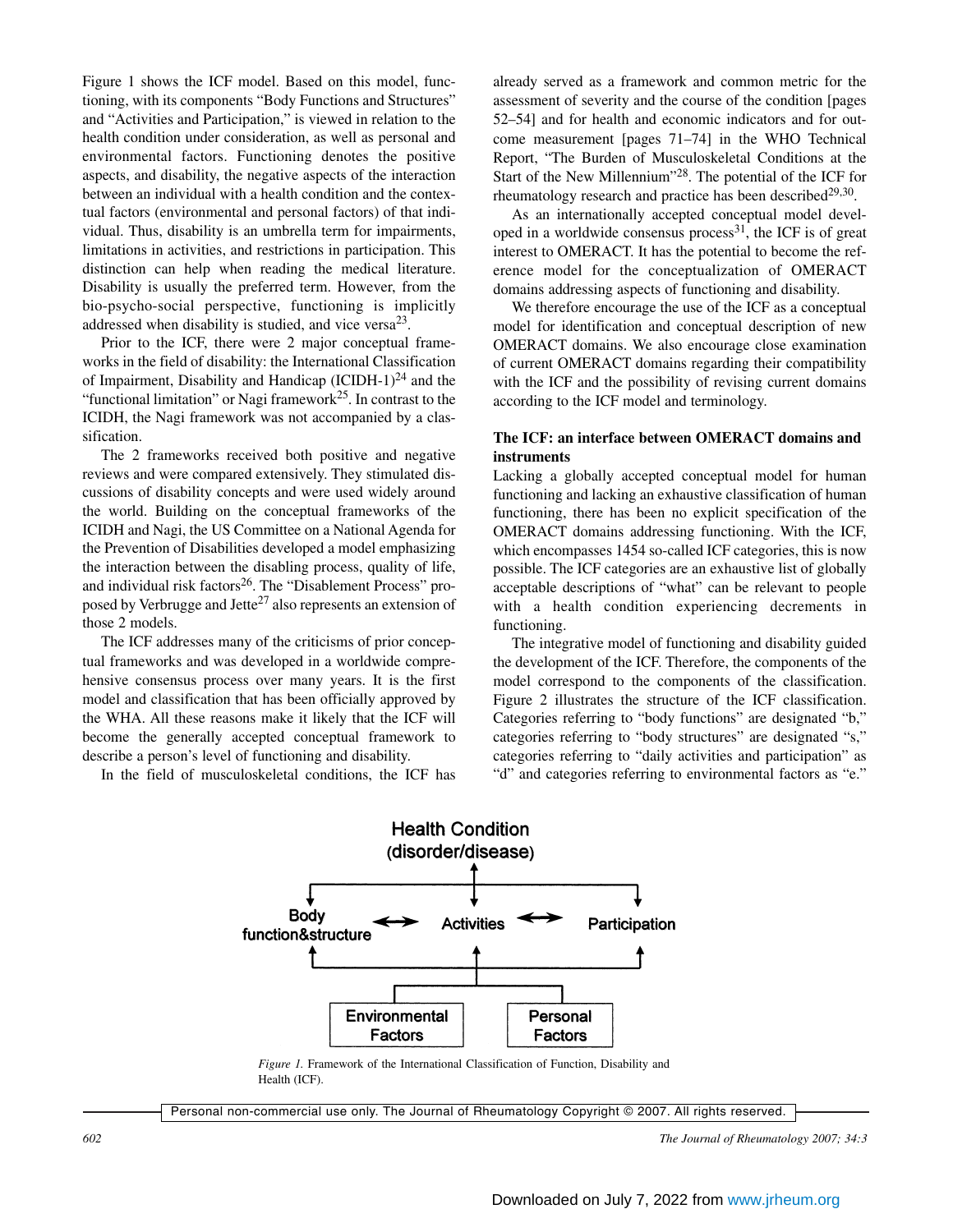

*Figure 2.* Structure of the International Classification of Functioning, Disability and Health (ICF).

Within each component there is an exhaustive list of ICF categories, which are hierarchically organized and denoted by unique alphanumeric codes. The first level of this hierarchy consists of chapters. Each chapter consists of second-level categories that, in turn, are composed of categories at the third level, which include fourth-level categories. For example, from the component "Body Functions":

| b2 |  |  |  | Sensory functions and pain (first/chapter level) |  |
|----|--|--|--|--------------------------------------------------|--|
|----|--|--|--|--------------------------------------------------|--|

b280 Sensation of pain (second level)

b2801 Pain in body part (third level)

b28013 Pain in back (fourth level)

Some examples of ICF categories are shown in Table 1.

ICF categories should not be confused with "items" used, for example, in patient-reported outcome measures or healthrelated quality of life measures. There is a wide range of items that are potentially suitable for the measurement of a specific ICF category or a set of ICF categories. While there is a finite number of ICF categories relevant to people with a specific health condition, there is, at least in principle, an infinite number of items potentially useful to measure these categories.

Similarly, the ICF categories should not be confused with clinical tests. In the OMERACT process, the ICF categories are needed when specifying "what to measure," while "clinical tests" including imaging, laboratory tests, or capacity tests are needed when specifying "how to measure."

In the OMERACT process, the ICF categories are therefore needed when specifying "what to measure," while "items" and "tests" are needed when specifying "how to measure." The ICF categories identified as relevant to record the experience of functioning and disability of people with a health condition are unlikely to change much over time. Instead, items, instruments, and tests to measure these categories are undergoing a constant process of improvement.

## *ICF Core Sets: a way to specify OMERACT domains addressing aspects of functioning*

Obviously, not all of the total 1454 ICF categories are relevant for each condition. Clinicians will only need a fraction of the categories found in the  $ICF<sup>32</sup>$ . Therefore, for each condition the categories that are necessary to describe functioning need to be identified in a standardized approach. The number of categories should be as low as possible, but as high as needed to accurately reflect functioning<sup>33</sup> for the particular health condition. In a worldwide iterative and scientifically sound process, the WHO has therefore developed lists of ICF categories relevant for specific conditions (available at the website www.icf-research-branch.org). These lists are called ICF Core Sets $32,34,35$ .

ICF Core Sets are defined during an international consensus conference, based on the evidence from preliminary studies, namely: (a) a systematic literature review regarding the outcomes used in clinical trials and selected observational studies; (b) focus groups/individual interviews involving patients in different world regions; (c) an expert survey with involvement of international clinical experts in the field; and (d) a cross-sectional study involving patients in different world regions.

ICF Core Sets have been developed for 12 chronic "most burdensome" health conditions, including the OMERACT relevant conditions  $OA^{36}$ ,  $RA^{37}$ , low back pain<sup>38</sup>, chronic wide-

Personal non-commercial use only. The Journal of Rheumatology Copyright © 2007. All rights reserved.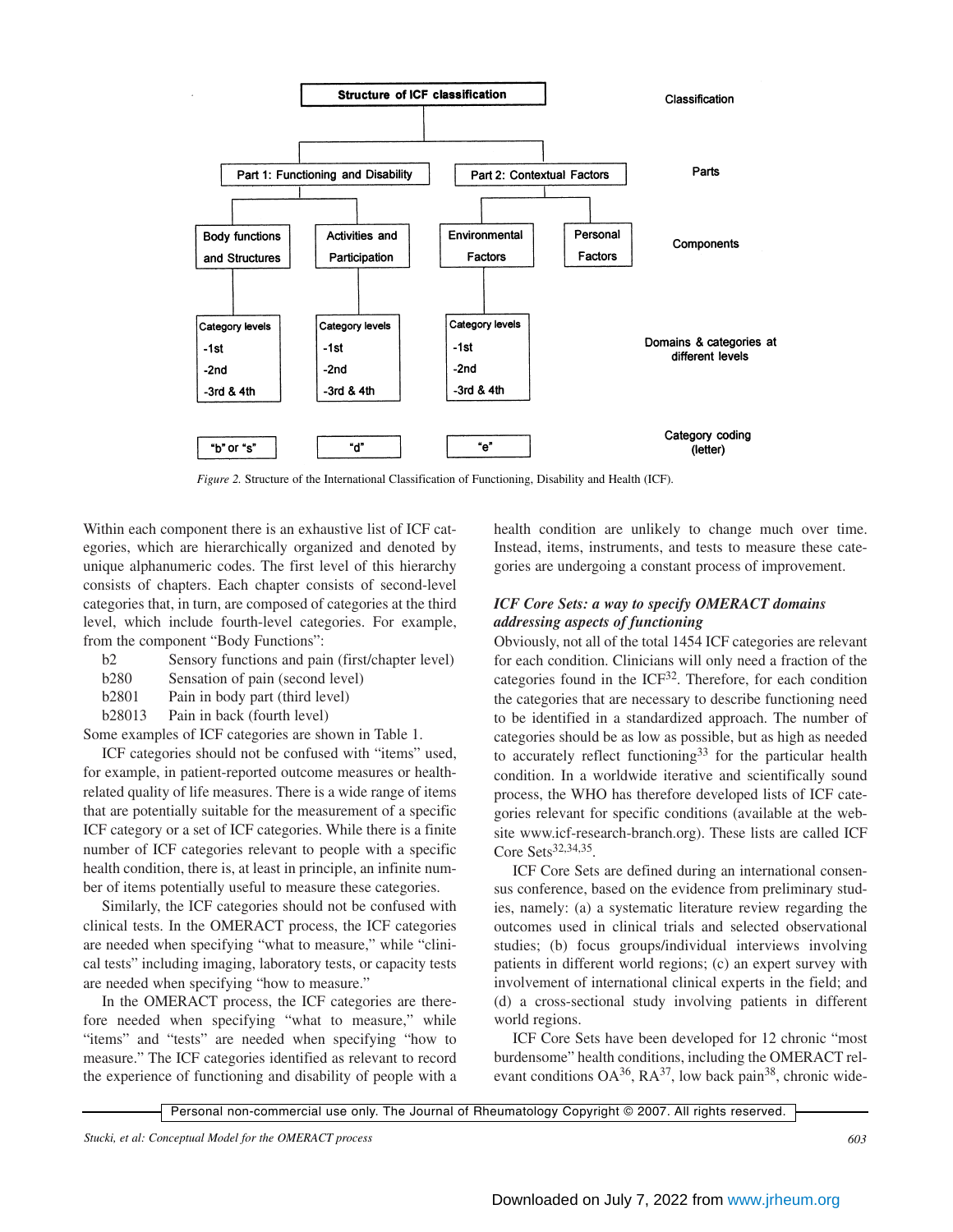*Table 1.* ICF codes and description of pain, walking, using transportation, work, and leisure as an example.

| Code                            | Definition                                                                                                                                                                                                                                                                                                                                                                                                |
|---------------------------------|-----------------------------------------------------------------------------------------------------------------------------------------------------------------------------------------------------------------------------------------------------------------------------------------------------------------------------------------------------------------------------------------------------------|
| b280 Sensation of pain          | Sensation of unpleasant feeling indicating potential or actual damage to some<br>body structure                                                                                                                                                                                                                                                                                                           |
| d450 Walking                    | Moving along a surface on foot, step by step, so that one foot is always on<br>the ground, such as when strolling, sauntering, walking forwards, backwards,<br>or sideways                                                                                                                                                                                                                                |
| d470 Using transportation       | Using transportation to move around as a passenger, such as being driven in<br>a car or on a bus, rickshaw, jitney, animal-powered vehicle, or private or<br>public taxi, bus, train, tram, subway, boat or aircraft                                                                                                                                                                                      |
| d850 Remunerative<br>employment | Engaging in all aspects of work, as an occupation, trade, profession or other<br>form of employment, for payment, as an employee, full or part time, or self-<br>employed, such as seeking employment and getting a job, doing the required<br>tasks of the job, attending work on time as required, supervising other work-<br>ers or being supervised, and performing required tasks alone or in groups |
| Recreation and leisure (d920)   | Engaging in any form of play, recreational or leisure activity, such as infor-<br>mal or organized play and sports, programs of physical fitness, relaxation,<br>amusement or diversion, going to art galleries, museums, cinemas or<br>theatres; engaging in crafts or hobbies, reading for enjoyment, playing<br>musical instruments; sightseeing, tourism and traveling for pleasure                   |

spread pain<sup>39</sup>, and osteoporosis<sup>40</sup>. Within the realms of musculoskeletal conditions ICF Core Sets are currently being developed for psoriatic arthritis in cooperation with the Wellington School of Medicine and Health Sciences, University of Otago, for ankylosing spondylitis by the Group for Research and Assessment of Psoriasis and Psoriatic Arthritis (GRAPPA) in cooperation with University Hospital Maastricht and the Ankylosing Spondylitis Assessment Study (ASAS) group, and for SLE and systemic sclerosis in cooperation with the Vienna Medical University<sup>41</sup>. They can serve as a basis for further specification of OMERACT domains addressing functioning and disability.

We therefore recommend that OMERACT groups currently involved in the development of OMERACT Core Sets consider the use of these ICF Core Sets as a basis for further specification of OMERACT domains addressing aspects of functioning. Groups with OMERACT Core Sets already established are encouraged to compare the current specification of domains addressing aspects of functioning with the ICF Core Sets, and to examine whether the ICF Core Sets may be useful for further specification of these domains.

#### *ICF linkage: mapping the world of measures to OMERACT domains*

The ICF and more specifically the ICF Core Sets can serve as a reference or interface when appraising and comparing candidate instruments in the OMERACT process. The linkage of existing instruments to the ICF using established linking rules $42,43$  provides a new way to study the "truth" component of the OMERACT filter. Linkage represents translation of the contents of a selected instrument to the ICF language. After linking specific and generic candidate condition measures to the ICF, it will be possible to examine whether and to what extent an instrument covers the ICF Core Set categories, or to

examine where they overlap<sup>19,21,22</sup>. Along this line, the ICF Core Sets can be used as a reference for the development of new instruments to assess functioning for research<sup>15</sup>.

We therefore recommend that OMERACT groups currently involved in the selection of instruments for an OMERACT domain consider the linkage to the ICF, relying on the established linkage rules as a new and additional way to examine "truth."

As shown in different studies<sup>19,21,44-46</sup>, with only a few exceptions the content of the health status measures is represented by the ICF categories and therefore the ICF can serve as the common framework when comparing health status measures. A detailed documentation of items containing information beyond the scope of the ICF is an integral part of the named linkage rules. The documented information is to be reflected because it can provide substantial information about the instruments.

#### **Perspective: the ICF in OMERACT outcomes research**

Adoption of the ICF and the ICF Core Sets will allow OMERACT groups to select, conceptualize, and specify OMERACT domains and provide a reference for the appraisal of candidate instruments to measure the OMERACT domains. The ICF and ICF Core Sets can therefore facilitate the OMERACT process of defining "what to measure" and "how to measure."

This approach will also open new opportunities in the design, analysis, and reporting of studies. The ICF Core Sets serve as a reference for researchers to be sure that all relevant aspects of functioning are considered in the planning of studies. Depending on the setting of the study (experimental or observational), the study outcomes/endpoints will be selected based on the disease-specific ICF Core Sets that define the OMERACT domain functioning and disability.

Personal non-commercial use only. The Journal of Rheumatology Copyright © 2007. All rights reserved.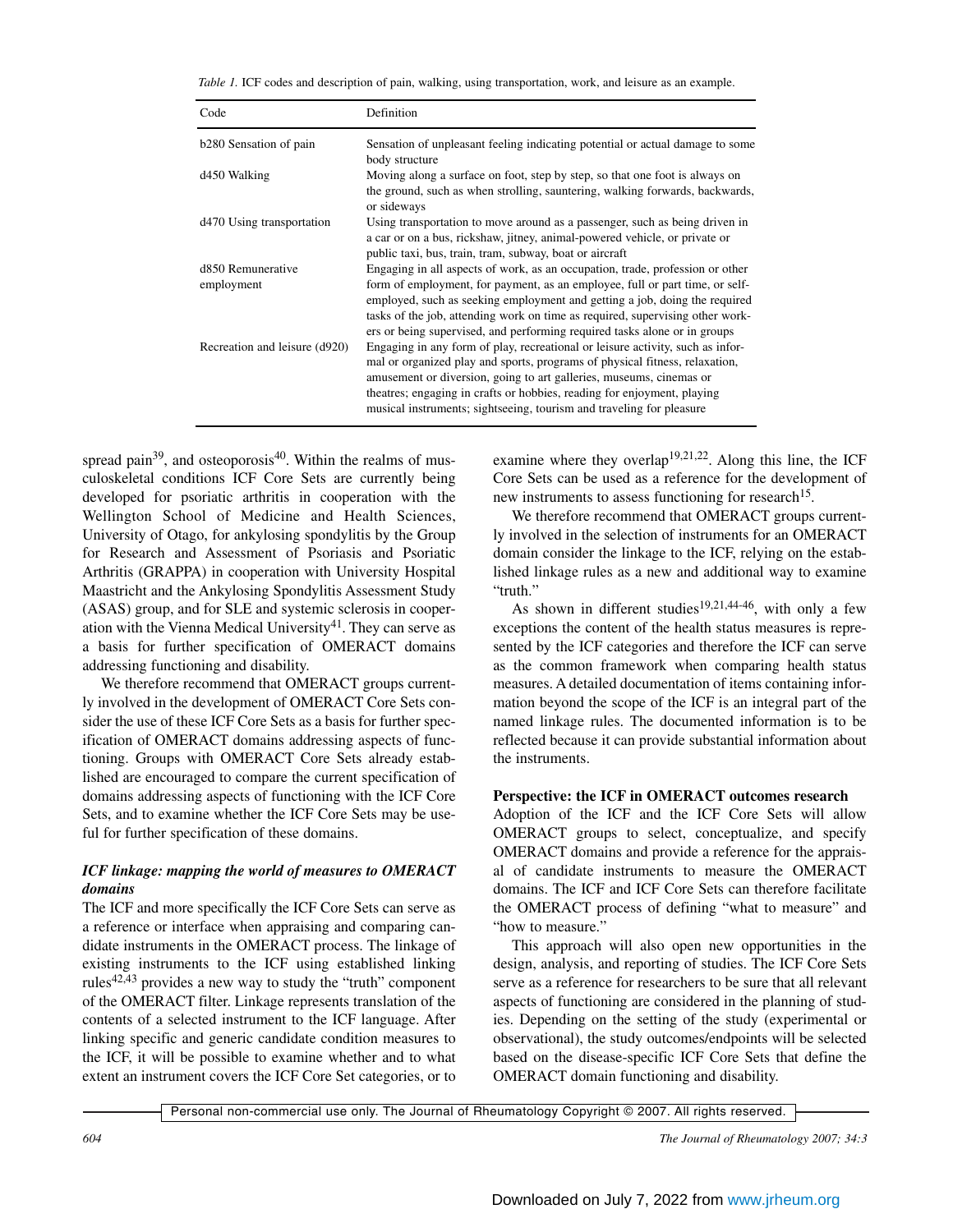In addition to intervention targets, the inclusion of exploratory targets from the ICF Core Sets would help us to enrich our understanding of the mechanisms that lead to an improvement based on an intervention. The target and exploratory categories should be measured by psychometrically sound and responsive health status measures or clinical tests. In addition to these selected categories, all other categories of the ICF Core Set should be described at the start of the study to allow comparison of populations with respect to their functioning profile. This can easily be done by the socalled qualifier scale, a rating scale proposed by WHO to evaluate the extent of the patient's problem in each of the ICF categories.

Healthcare professionals including researchers and healthcare practitioners, but also the editors of medical reports and readers and reviewers of manuscripts, could benefit from this standardization.

#### **Conclusion**

The ICF Core Sets can be used as a basis for further specification of OMERACT domains addressing aspects of functioning. In line with the successful approach taken by OMER-ACT, it is suggested that the domain "function" should be comprehensively specified when defining "what should be measured," and only then can a recommendation be made how to measure or which health status measure to use. It would be worthwhile to compare the specifications of domains addressing aspects of functioning of OMERACT Core Sets already established with the ICF Core Sets, and to examine whether the ICF Core Sets may be useful for the further specification of these domains.

#### **ACKNOWLEDGMENT**

We thank Dr. Will Taylor and Dr. Till Uhlig for their fruitful comments.

#### **REFERENCES**

- 1. Tugwell P, Boers M. Developing consensus on preliminary core efficacy endpoints for rheumatoid arthritis clinical trials. OMERACT Committee. J Rheumatol 1993;20:555-6.
- 2. van der Heijde D, Calin A, Dougados M, Khan MA, van der Linden S, Bellamy N. Selection of instruments in the core set for DC-ART, SMARD, physical therapy, and clinical record keeping in ankylosing spondylitis. Progress Report of the ASAS Working Group. Assessments in Ankylosing Spondylitis. J Rheumatol 1999;26:951-4.
- 3. Ostergaard M, McQueen F, Bird P, et al. OMERACT 7 Special Interest Group Report. MRI in rheumatoid arthritis: advances and research priorities. J Rheumatol 2005;32:2462-4.
- 4. Conaghan P, McQueen F, Bird P, et al. OMERACT 7 Special Interest Group Report. Evidence for MRI as outcome for proof of concept studies in RA. J Rheumatol 2005;32:2465-9.
- 5. Tennant A, McKenna SP, Hagell P. Application of Rasch analysis in the development and application of quality of life instruments. Value Health 2004;7 Suppl 1:S22-6.
- 6. Chang CH, Reeve BB. Item response theory and its applications to patient-reported outcomes measurement. Eval Health Prof 2005;28:264-82.
- 7. Gershon RC. Computer adaptive testing. J Appl Meas 2005; 6:109-27.
- 8. Bellamy N, Kirwan J, Boers M, et al. Recommendations for a core set of outcome measures for future phase III clinical trials in knee, hip, and hand osteoarthritis. Consensus development at OMERACT III. J Rheumatol 1997;24:799-802.
- 9. Sambrook P. Guidelines for osteoporosis trials. J Rheumatol 1997;24:1234-6.
- 10. Smolen JS, Strand V, Cardiel M, et al. Randomized clinical trials and longitudinal observational studies in systemic lupus erythematosus: consensus on a preliminary core set of outcome domains. J Rheumatol 1999;26:504-7.
- 11. Merkel PA, Clements PJ, Reveille JD, Suarez-Almazor ME, Valentini G, Furst DE. Current status of outcome measure development for clinical trials in systemic sclerosis. Report from OMERACT 6. J Rheumatol 2003;30:1630-47.
- 12. World Health Organization. International Classification of Functioning, Disability and Health: ICF. Geneva: WHO; 2001.
- 13. Fries JF, Spitz PW, Young DY. The dimensions of health outcomes: the Health Assessment Questionnaire, disability and pain scales. J Rheumatol 1982;9:789-93.
- 14. Wolfe F, Lassere M, van der Heijde DMFM, et al. Preliminary core set of domains and reporting requirements for longitudinal observational studies in rheumatology. J Rheumatol 1999;26:484-9.
- 15. Boers M, Brooks P, Strand CV, Tugwell P. The OMERACT filter for outcome measures in rheumatology. J Rheumatol 1998;25:198–9.
- 16. Boers M, Brooks P, Simon LS, Strand V, Tugwell P. OMERACT: an international initiative to improve outcome measurement in rheumatology. Clin Exp Rheumatol 2005;23 Suppl 39:S10-3.
- 17. Zochling J, Bonjean M, Grill E, Scheuringer M, Stucki G, Braun J. Systematic review of measures and their concepts used in published studies focusing on the treatment of acute inflammatory arthritis. Clin Rheumatol 2006 Apr 22; Epub ahead of print.
- 18. Sigl T, Cieza A, van der Heijde DMFM, Stucki G. ICF-based comparison of disease-specific instruments measuring physical functional ability for ankylosing spondylitis. Ann Rheum Dis 2005;64:1576-81; Epub 2005 Apr 20.
- 19. Weigl M, Cieza A, Harder M, et al. Linking osteoarthritis-specific health-status measures to the International Classification of Functioning, Disability, and Health (ICF). Osteoarthritis Cartilage 2003;11:519-23.
- 20. Stamm T, Geyh S, Cieza A, et al. Measuring functioning in patients with hand osteoarthritis — content comparison of questionnaires based on the International Classification of Functioning, Disability and Health (ICF). Rheumatology Oxford 2006 May 2; Epub ahead of print.
- 21. Borchers M, Cieza A, Sigl T, Kollerits B, Kostanjsek N, Stucki G. Content comparison of osteoporosis-targeted health status measures in relation to the International Classification of Functioning, Disability and Health (ICF). Clin Rheumatol 2005;24:139-144; Epub 2004 Sep 14.
- 22. Sigl T, Cieza A, Brockow T, Chatterji S, Kostanjsek N, Stucki G. Content comparison of low back pain-specific measures based on the International Classification of Functioning, Disability and Health (ICF). J Clin Pain 2006;22:147-53.
- 23. Cieza A, Stucki G. Understanding functioning, disability, and health in rheumatoid arthritis: the basis for rehabilitation care. Curr Opin Rheumatol 2005;17:183-9.
- 24. World Health Organization. International Classification of Impairments, Disabilities and Handicaps. Geneva: WHO; 1980.
- 25. Nagi S. Disability concepts revisited: Implications for prevention. In: Pope A, Tarlov A, editors. Disability in America: Toward a national agenda for prevention. Washington, DC: National Academy Press; 1991.

Personal non-commercial use only. The Journal of Rheumatology Copyright © 2007. All rights reserved.

*Stucki, et al: Conceptual Model for the OMERACT process 605*